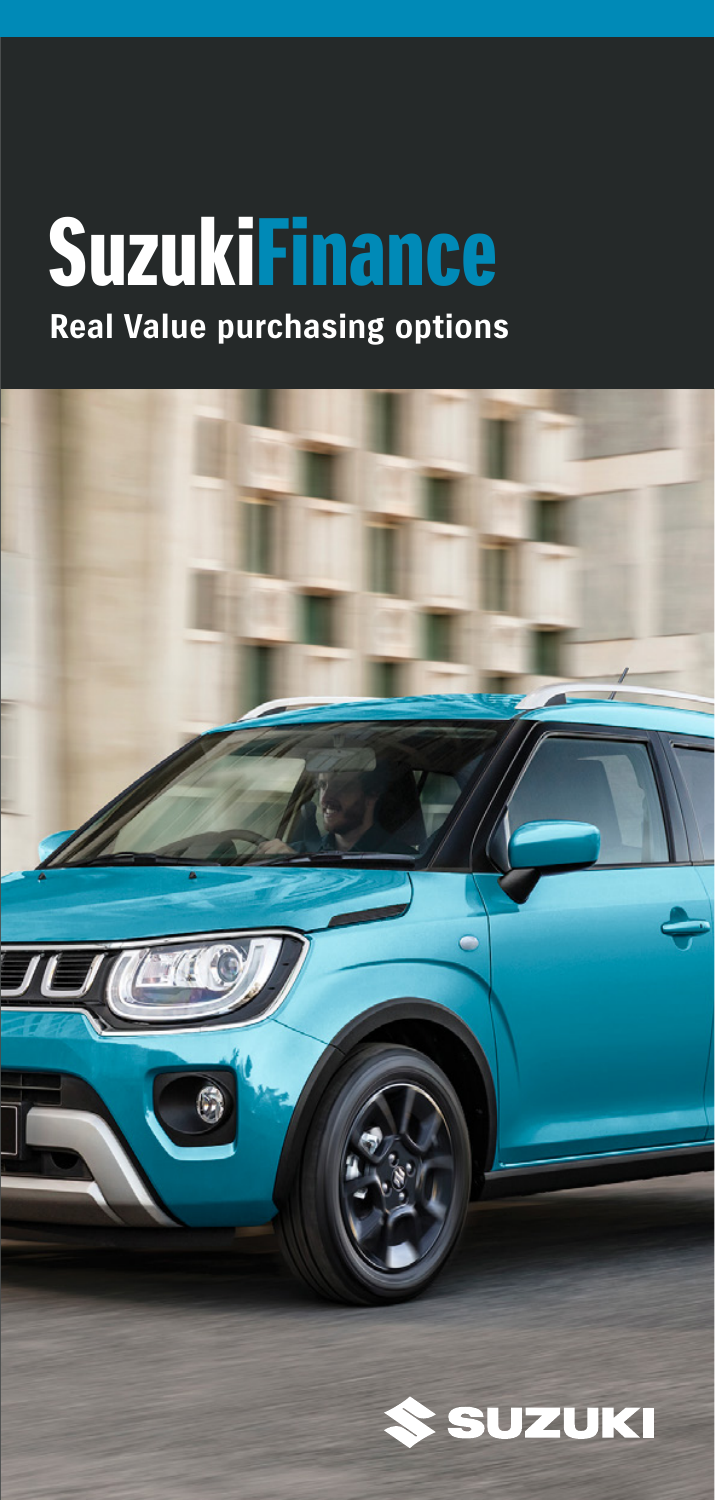# SuzukiFinance



## A PLAN TO SUIT YOU

Buying a new car is a big decision. Whether it's to zip around the city, enjoy New Zealand's amazing countryside, or to keep your business on track, Suzuki Finance is here to help get you on the road and doing what you do best.

Suzuki Finance makes it simple and easy to find a solution to meet your needs and budget. Our tailored finance plans and competitive interest rates stay fixed for the life of your loan, and you won't need a degree in finance to understand the terms.

## 0800 269 100

## FIRST THINGS FIRST

#### **As you shop for a vehicle, there are a few things to consider:**

- Decide how much you can comfortably repay weekly, fortnightly or monthly.
- Use our finance calculator at suzuki.co.nz/finance-calculator to help with your buying decision.
- Familiarize yourself with the difference between buying and leasing a vehicle.
- The total amount you pay may vary depending on many factors including the interest rate, the amount you borrow, the term of the loan (between 6 months to 5 years), the size of deposit, or the value of your trade-in.
- Your credit history may affect your finance application. If you don't know your credit history, you can obtain a free copy of your credit report from these three credit reporting companies: Centrix, Ilion, and Equifax.
- If you have no credit score and are new to financing consider a co-borrower or guarantor. A co-borrower or guarantor with good credit can help get you approved for a vehicle loan and you can begin to build your own positive credit history.
- Remember you will also need comprehensive or full car insurance. Suzuki Insurance is available at your authorised Suzuki dealer.

## HOW IT WORKS

Your authorised Suzuki dealer can arrange Suzuki Finance for you at the dealership. They will guide you through the credit application process and will let you know if you're approved for the loan. To find an authorised Suzuki dealer go to suzuki.co.nz/find-a-dealer. Alternatively, you can apply for finance while on the go or from the comfort of your own home. Go to suzuki.co.nz/apply-for-car-finance and your preferred dealer will process your application for you.



## CREDIT APPLICATION PROCESS

To apply for Suzuki Finance you will need to complete a credit application. This can be done prior to visiting a dealership at www.suzuki.co.nz, or with the dealer's assistance while you wait.

#### **You will need:**

- a current New Zealand full or restricted driver license
- your current employer details and previous employer details (if you've changed jobs in the last 3 years)
- details of your income, expenses, assets & liabilities such as other loans or credit cards (and verification of these).

### **You will also need to meet the following conditions before applying:**

- You are 18 years or older.
- You are a New Zealand resident or have a New Zealand working visa.
- $\bullet$  The minimum amount to be financed is \$5,000.
- You are not currently bankrupt.
- You do not have a history of credit defaults.
- You have or will obtain comprehensive insurance to the vehicle's value.
- You agree that the Suzuki Finance service provider's Privacy Statement applies to your application.

Provided you meet the lending criteria, your details will be transferred to a credit agreement or lease agreement for you to sign. Read the credit agreement or lease agreement carefully before signing and bring your co-borrower or guarantor if needed. Suzuki Finance recommend that independent financial advice is obtained before signing the loan document. Typically, most applications are approved within an hour, 7 days a week, after responsible lending checks have been completed.

Terms, conditions and fees apply to any Suzuki Finance, Suzuki Future Value or Suzuki Finance Lease agreement.